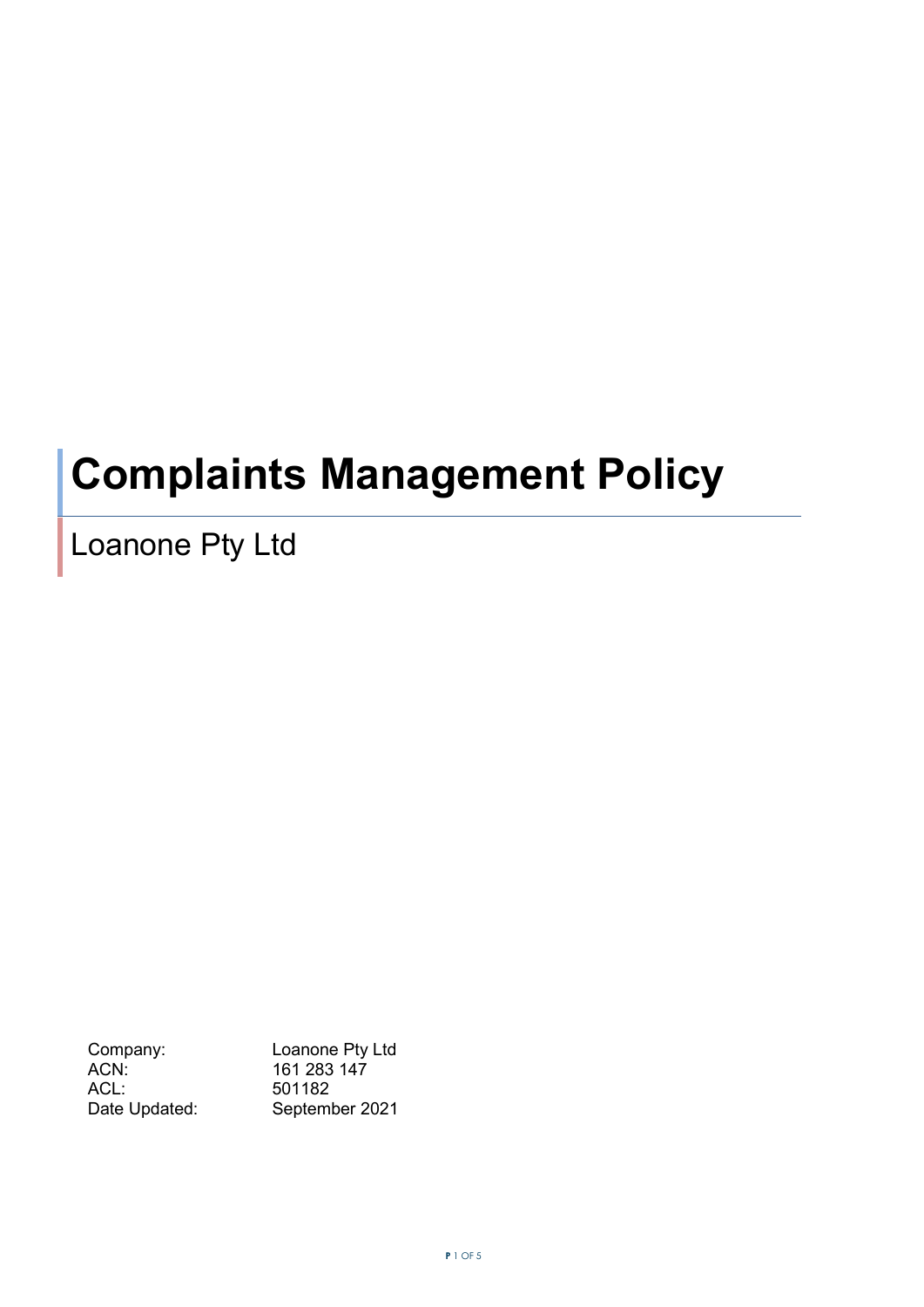### **VERSION CONTROL**

| <b>Version Number</b> | <b>Date Updated</b> | <b>Notes</b>                                                                           |
|-----------------------|---------------------|----------------------------------------------------------------------------------------|
|                       | September 2021      | Original document prepared and finalised<br>in consultation with Sophie Grace Pty Ltd. |
|                       |                     |                                                                                        |
|                       |                     |                                                                                        |
|                       |                     |                                                                                        |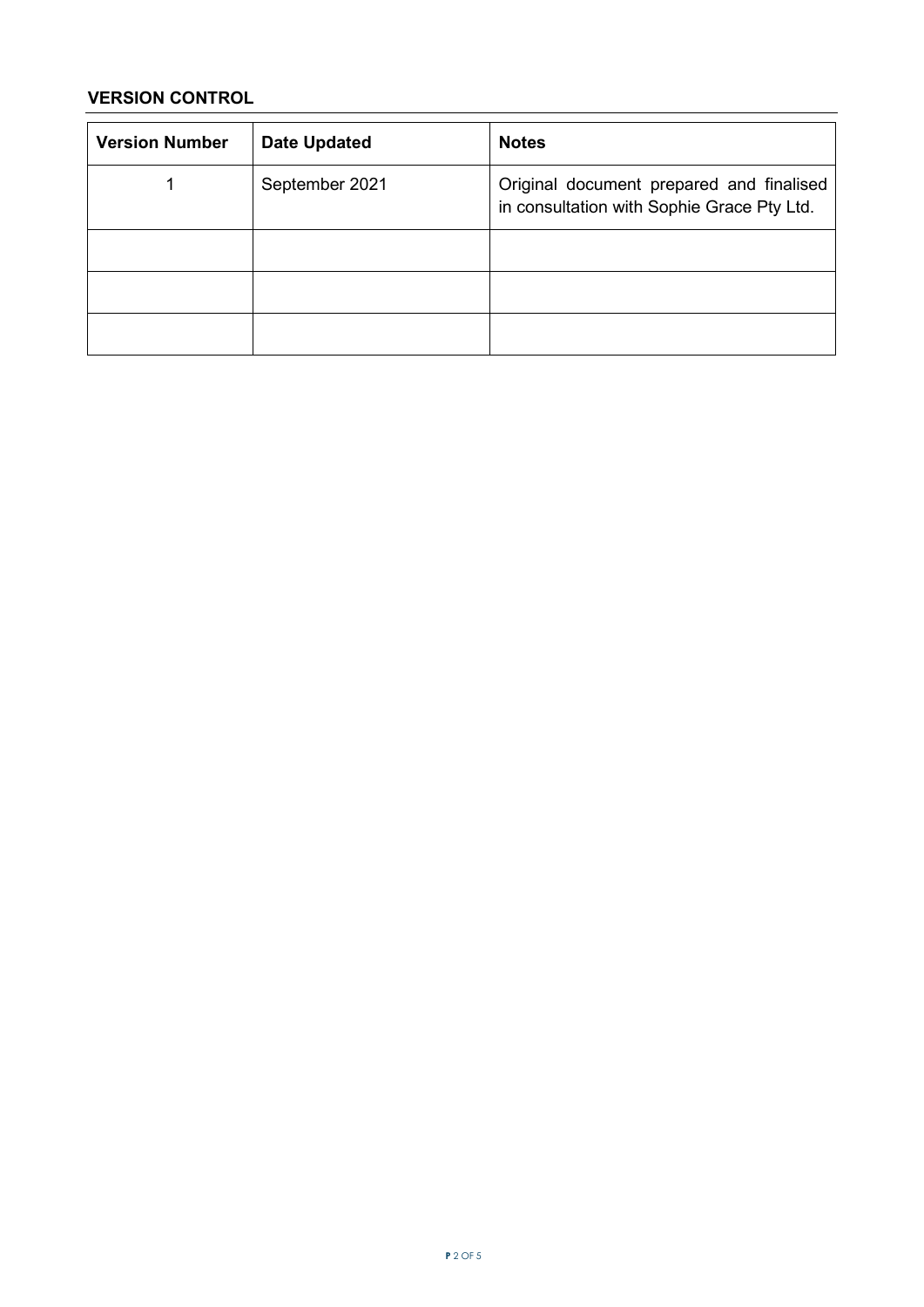#### **1. INTRODUCTION**

- 1.1 Loanone Pty Ltd ("**Loanone, we or us**") is committed to effective and efficient complaints management and to fair and transparent dealings in the financial marketplace
- 1.2 A complaint is an expression of dissatisfaction made to or about an organisation, related to its products, services, staff or the handling of a complaint, where a response or resolution is explicitly or implicitly expected or legally required.

#### **2. OUR COMPLAINTS MANAGEMENT PROCESS**

- 2.1 We take your feedback seriously and will work proactively to investigate and resolve your complaint. If you have a complaint, please contact us by:
	- (a) Email: admin@loanone.com.au; or
	- (b) Phone: 1300 038 861; or
	- (c) Post: Suite 3, Level 14, 219-227 Elizabeth St, Sydney NSW 2000.
- 2.2 If your complaint is about hardship or the postponement of enforcement proceedings, please contact us by:
	- (a) Email: admin@loanone.com.au; or
	- (b) Phone: 1300 038 861.
- 2.3 Any material relating to Loanone's Internal Dispute Resolution ("**IDR**") process will be provided to you free of charge.
- 2.4 We will collect certain information from you, including:
	- (a) Your name;
	- (b) Your contact details;
	- (c) How you would prefer to be contacted;
	- (d) A description of your complaint; and
	- (e) How you would like the complaint resolved.
- 2.5 We will acknowledge your complaint, generally within one (1) business day, and give you the contact details of the person responsible for dealing with your complaint.
- 2.6 The person responsible for dealing with your complaint will commence their investigation and may require further details from you. Upon completion of their investigation, the person responsible for dealing with your complaint will contact you with an IDR response. This will provide you with information about:
	- (a) the final outcome of your complaint at IDR; and
	- (b) your right to take the complaint to the Australian Financial Complaints Authority ("**AFCA**") if you are not satisfied with the IDR response and how to contact AFCA.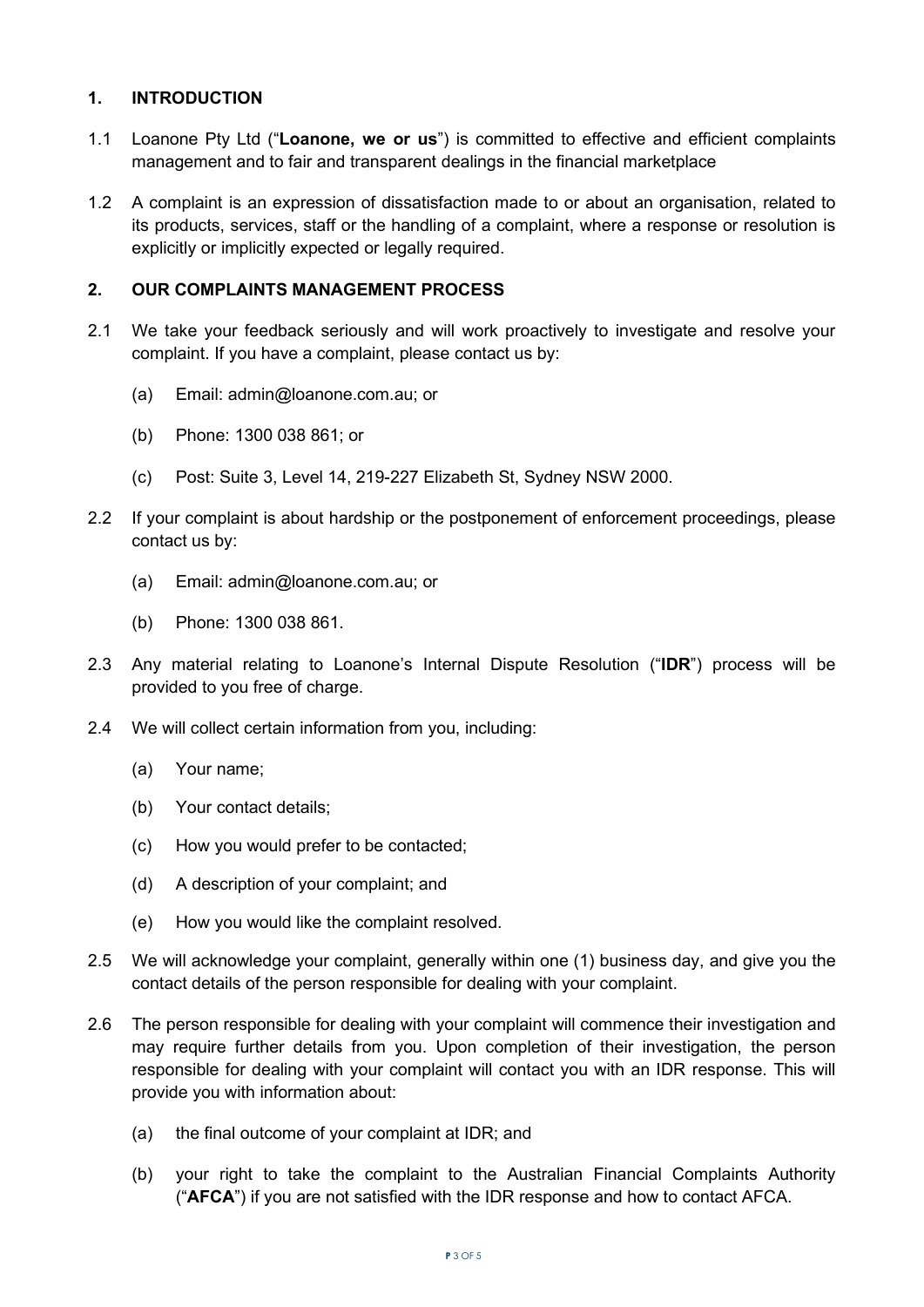- 2.7 Except where your complaint involves hardship, an IDR response is not required to be provided to you when a complaint is resolved by the end of the fifth (5th) business day of receipt of the complaint, where we have:
	- (a) resolved the complaint to your satisfaction; or
	- (b) given you an explanation and/or apology when no further action to reasonably address the complaint can be taken.
- 2.8 A written response will be provided if:
	- (a) you request a written response; or
	- (b) the complaint is about hardship.

#### **3. TIMEFRAME FOR RESOLVING COMPLAINTS**

3.1 We endeavour to resolve all complaints as quickly as practicable. Many complaints can be resolved within days or on the spot. We will keep you informed in relation to your dispute and will provide you with an IDR response within the following timeframes:

| <b>Type of Complaint</b>                                                                                                                 | <b>Maximum Timeframe to provide IDR Response</b>                                                                                                                                                               |
|------------------------------------------------------------------------------------------------------------------------------------------|----------------------------------------------------------------------------------------------------------------------------------------------------------------------------------------------------------------|
| involving<br>Complaints<br>default<br>notices                                                                                            | No later than twenty-one (21) calendar days after<br>receiving the complaint.                                                                                                                                  |
| Complaints<br>involving<br>applications for hardship notices<br>or a request for postponement of<br>enforcements<br>proceedings<br>made. | No later than twenty-one (21) calendar days after<br>receiving the complaint.<br>Exceptions apply where we do not have sufficient<br>information to make a decision or if an agreement is<br>reached with you. |
| All other complaints                                                                                                                     | No later than thirty (30) calendar days after receiving<br>the complaint.                                                                                                                                      |

#### **4. IF YOU ARE UNHAPPY WITH OUR RESPONSE**

- 4.1 If your complaint is not resolved to your satisfaction through our IDR process, you have the right to refer your complaint to AFCA. AFCA is an independent and external dispute resolution scheme, of which Loanone is a member.
- 4.2 You can lodge your complaint with AFCA by sending the relevant information and documents to:

**Australian Financial Complaints Authority Limited** GPO Box 3 Melbourne VIC 3001 Phone: 1800 931 678 Fax: (03) 9613 6399 Email: info@afca.org.au Website: <https://www.afca.org.au/>